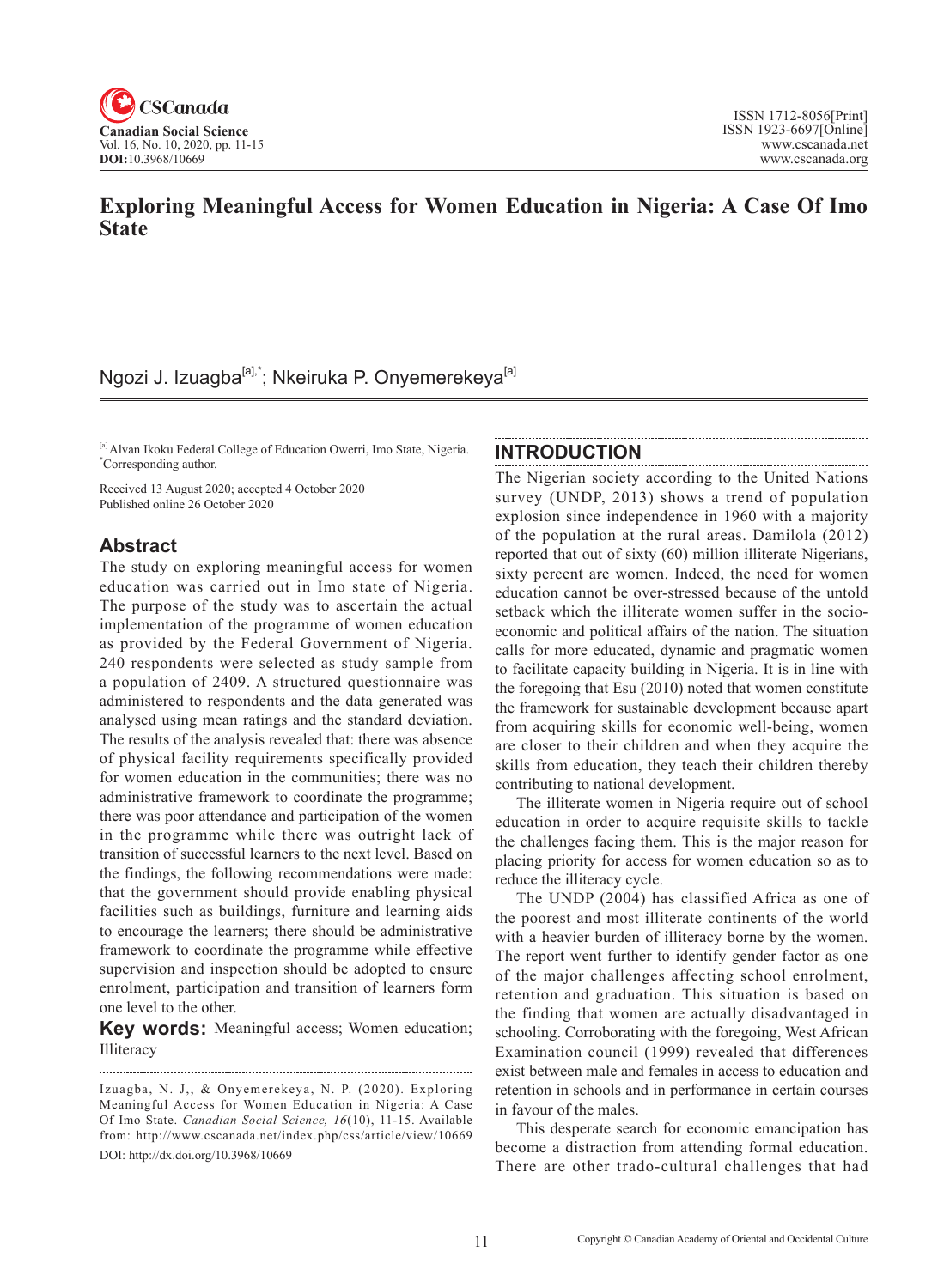prevented the women from attaining formal education such as the shared beliefs and patterns of behaviour that prevail among the people.

Nigeria has over two hundred and fifty ethnic entities with differing cultures. Though every citizen belongs to one Nigeria, there is still allegiance to the different cultures one belongs because unconformity could result to varying degrees of consequences including the wrath of the gods. That is why most cultures see the men as superior to women which implicitly demands that the women should not be over-bearing or disrespectful to the men. In other to guide against the above situation, most cultures deny the women formal educational training thereby relegating them to the background.

Agabi and Ogah (2008) posited that the travails of the women are further compounded by the rapid technological facilities which are lacking in the rural areas and in the villages were the women are predominantly found. The near absence of electricity supply, good road network and internet services are some of the challenges against the women.

Presently, the federal Government of Nigeria FGN (2004) had reaffirmed its resolve towards the implementation of the Universal Basic Education (UBE) programme in line with the world wide initiative for Education For All (EFA). The policy is aimed at meeting the learning needs of all citizens irrespective of culture or creed in order to accelerate national development. The universal basic education programme could be formal in the school system or non-formal out of school for those who could not make it during their school years. That is why the senate of the Federal Republic of Nigeria passed the UBE Bill in the year 2000 to ensure free and compulsory basic education for all Nigerian citizens. However, Izuagba (2006) had observed that provision of universal compulsory basic education for all citizens' demand more than mere policy pronouncement, commitment to and actual realisation of such programmes remain the focus.

The illiterate women are citizens that their situation continuous to be precarious because they need to be assisted. That is why Agabi (2002) had described educational policy in Nigeria as a political function that is expected to influence the process, direction and dynamism of the basic education programme so as to reach to all citizens. He went further to state that educational policies in Nigeria had been truncated by a myriad of factors including: (i) weak legal framework, whereby the various state governments make educational policies that run at cross purposes to each other and with the federal government.

(ii) over-partisan which manifests in political inhibition where by political considerations overshadow mutual rational policies.

(iii) Administrative challenges which occur due to bureaucratic Red-tapism or frustration during policy implementations.

The above challenges point to the fact that though Nigeria has made series of educational policies to entrench access to basic education for all citizens. Efforts are yet to be made to create meaningful access to the illiterate women who are in their large numbers in the rural areas. It is expected that any meaningful access will manifest and the effect will be felt in the society through improved participation of the generality of the women in the socioeconomic affairs of the country.

What this means is that, there should be a step further from policy pronouncement to physical access and participation of the women in the following areas:

Government should make conscious effort to anticipate requirements for women access for education and to plan towards providing such requirements.

Ensuring actual enrolment of the illiterate women for the programmes.

Ensuring their participation in learning through regular supervision and inspection.

Assessing their transition to the next level and progress report in line with stated objectives. The above criteria can be seen as the basic components of actually creating meaningful access for the education of the illiterate women among the citizenry.

# **THEORETICAL FRAMEWORK**

This study is predicated on the general systems theory as reviewed by Okorie (2012). The general systems theory conceives a system as a whole, consisting of mutually interdependent parts. Each part contributes to the general goals of the system. This can be likened to the Nigerian society as an entity or system constituted of persons and groups who must be considered to be able to carry out their roles sufficiently so that the entire system can succeed. It is therefore necessary to attend to the various levels of the society as sub systems in order to synergize efforts to achieve common goal.

## **STATEMENT OF PROBLEM**

Very many women in the Nigerian society are not only marginalized but are also under represented due to illiteracy. There has also been public outcry on the increasing cases of illiteracy in the society. Many Scholars such as Okeke (2002) and Ike-Obioha (2015) believe that lack of meaningful access for women education results to wastage of potential human resources. There is urgent need to address the issue of illiteracy cycle in the Nigerian society. The authors decided to investigate the extent of provision of enabling environment to educate the illiterate women so that their education can also influence their children at homes.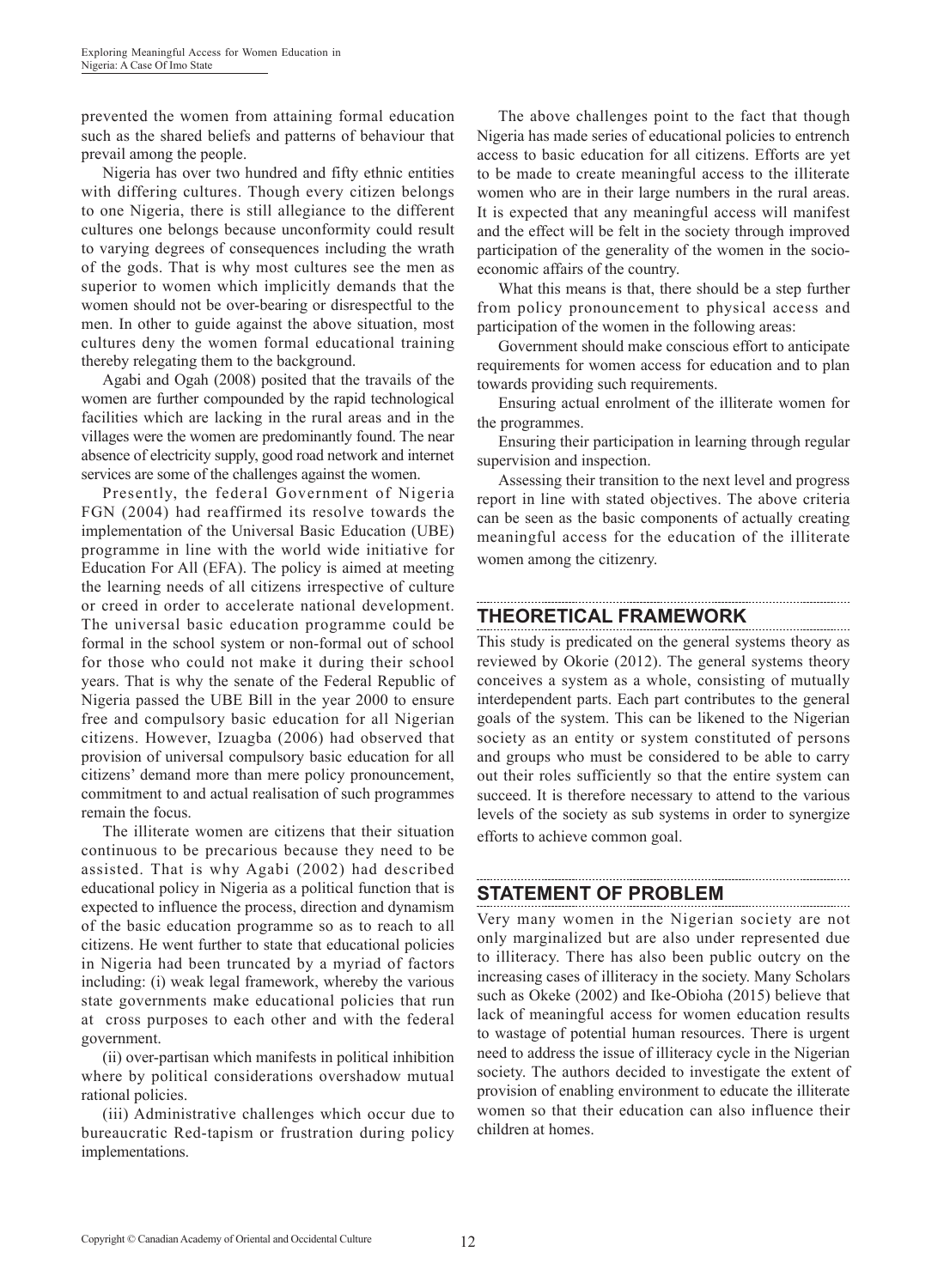## **DEFINITION OF TERMS**

Meaningful access: for purposes of this study, meaningful access depicts significant manifestation of the programme of women education. It implies the existence of physical access in the areas of the following;

Planning and assessment of programme requirements such as buildings, furniture, materials.

Ensuring participation of the women in learning

Evaluating progress and transition from one level to another.

## **PURPOSE OF THE STUDY**

The main purpose of the study is to assess the application of meaningful access on women education. Specifically, the study is poised to determine:

The extent of planning for women education through the provision of requisite facilities in the communities.

The availability of administrative framework to coordinate the activities of others.

The extent of actual enrolment and participation of the women.

The level of transition of successful learners to the next level.

## **Significance of the Study**

The study will bring to limelight the fact that the Nigerian

Government has relied so much on policy pronouncement rather than actual implementation hence it will quicken the government actions for women education.

**RESEARCH QUESTION**

What physical facilities are available for women education in the communities?

Are there any administrative frameworks for conducting women education in the communities?

What is the level of attendance and participation of the women in the centres?

Are there transitions of successful trainees to another level of education?

## **METHOD**

The study adopted the descriptive survey design because the study involved description of a phenomenon. Four research questions were posed to guide the study.

The population for the study consisted of all the uneducated women who attended the famous women 'August' general meeting in their respective communities in the year 2015 in Imo State, totalling 2409.

The stratified Random sampling technique was adopted to select 20 respondents from each selected community in the three Geo-political zones. The stratified random sampling technique was adopted because the three Geo-political zones in the state are not equal. Orlu zone has 12 local government areas, Owerri zone has 09 local government areas while okigwe zone has 6 local government areas. A total sample size of 240 (10%) of the population were selected to express their opinion with the help of Research Assistants.

The research instrument (questionnaire)has two sections. Section A, was for background information while section B has20-items in line with the research questions. The responses were weighed using a 4-point scale. A test-retest was carried out on the instrument to obtain the reliability coefficient using Pearson Product Moment Correlation Coefficient of 0.66 and 0.65 respectively. Face and content validity were also applied.

The data was analysed using mean scores and standard deviation to derive answers to the research Questions.

# **RESULT**

#### **Research Question 1**

**Table 1** 

What physical facilities are available for women education in the communities?

**The availability of physical resources for women education in the communities.**

| S/N | Items                                                                                     | N   | X           | SD    | <b>Decision</b> |
|-----|-------------------------------------------------------------------------------------------|-----|-------------|-------|-----------------|
|     | Are there buildings/<br>accommodation created for<br>women education in the<br>community? | 240 | 1.950 0.977 |       | Rejected        |
|     | Are there furniture<br>provided?                                                          | 240 | 2.200 1.105 |       | Rejected        |
| 3.  | Are there learning material/<br>stationary provided?                                      | 240 | 1.826       | 1.860 | Rejected        |
| 4.  | Are there equipment<br>provided to assist learning?                                       | 240 | 2.270 1.029 |       | Rejected        |

Table 1 shows that the availability of physical resources for women education at the communities is generally not available. All the respondents were of the view that the physical facilities are either non existent or in acute supply.

### **Research Question 2**

Are there administrative framework for women education in the communities.

| S/N | <b>Items</b>                                                                       | N   | X           | SD | <b>Decision</b>      |
|-----|------------------------------------------------------------------------------------|-----|-------------|----|----------------------|
| 5.  | Are there Administrative<br>heads to link the centres<br>to the state ministry of  | 240 | 2.750 1.117 |    | Accepted             |
| 6.  | education?<br>Are the learners organized<br>and coordinated?                       | 240 | 2.150 1.113 |    | Rejected             |
|     | Are there specification<br>of responsibilities for the<br>instructors in line with | 240 |             |    | 2.975 0.965 Accepted |
| 8.  | stated objectives<br>Are there in-built devices<br>for evaluation of learning?     | 240 | 2.489 0.432 |    | Rejected             |

Table 2 shows moderate opinions on the presence of Administrative framework for women education in the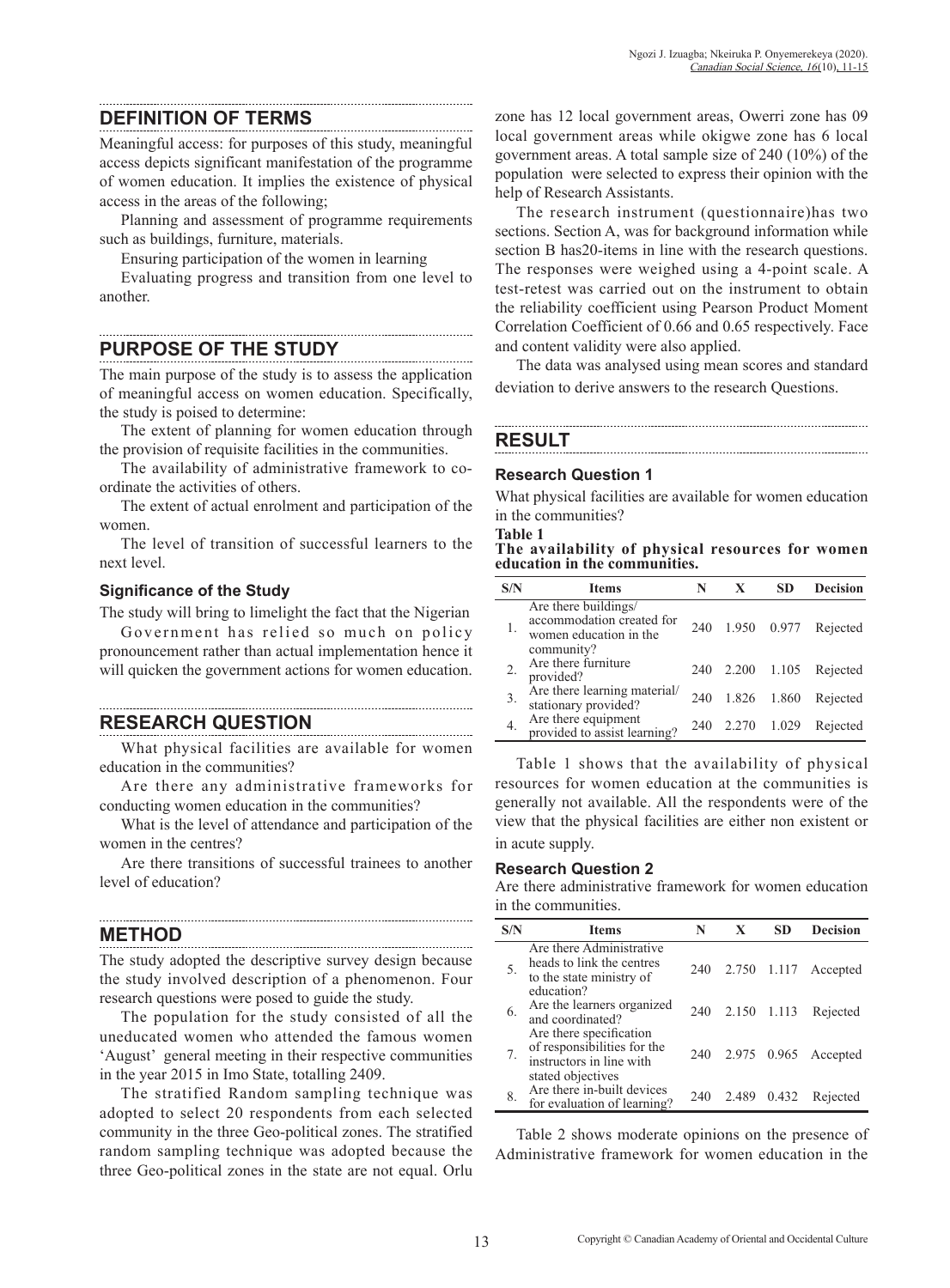communities. Items Number 5 and 7 respectively, indicate the presence of Administrative framework for women education while items Number 6 and 8 stated otherwise.

#### **Research Question 3**

What is the level of attendance and participation of the women at the centres?

#### **Table 3**

**The level of attendance and participation of the women at the learning centres?**

| S/N | <b>Items</b>                                                                                 | N   | X               | SD | <b>Decision</b>          |
|-----|----------------------------------------------------------------------------------------------|-----|-----------------|----|--------------------------|
| 9.  | Are there intakes or<br>enrolment of women at the<br>learning centres?                       |     |                 |    | 240 2.850 0.913 Accepted |
| 10. | Are the learners<br>constructively engaged in the $240$ 2.475 1.0029<br>learning activities? |     |                 |    | Rejected                 |
| 11. | Are the learners-socially<br>acceptable needs and<br>interests encouraged?                   |     | 240 2.150 1.114 |    | Rejected                 |
| 12. | Are the learners motivated to<br>learn?                                                      | 240 | 2.200 1.105     |    | Rejected                 |

Table 3 shows that majority of the respondents did not affirm that there is enrolment and participation of women at the learning centres.

#### **Research Question 4**

Are there transition of the successful trainees from one level to the other at the centres?

#### **Table 4**

**The evaluation, transition and turnover of successful learners to the next level.**

| S/N | <b>Items</b>                                                                                        | N   | X               | SD    | <b>Decision</b> |
|-----|-----------------------------------------------------------------------------------------------------|-----|-----------------|-------|-----------------|
| 13  | Is there coordinated impact<br>assessment of learning by<br>government officials at the<br>centres? | 240 | 2.285 1.250     |       | Rejected        |
| 14. | Is there regular evaluation<br>for quality improvement by<br>government officials?                  |     | 240 2.476 1.030 |       | Rejected        |
|     | Is there transition of<br>15. successful learners to the<br>next level of learning?                 | 240 | 1.675 0.757     |       | Rejected        |
| 16. | Is there an effort to<br>minimize turnover or<br>failures at the learning<br>centres?               | 240 | 2.281           | 0.887 | Rejected        |

Table 4 shows that all the respondents failed to uphold the idea that there is transition of successful trainees from one level to the other at the centres.

## **SUMMARY OF FINDINGS**

Based on the data analysis of the study, the following findings were arrived at:

There was absence of physical facilities for women education in the communities.

Though there was the existence of Administrative heads to link the women education centres as well as specification of responsibilities for instructors, there were scarcely other administrative frame works for women education in the communities.

There was little or no attendance and participation of the women in the centres though there were cases of enrolments for the programme.

There was outright lack of transition of successful learners from one level to the other.

## **DISCUSSION**

The findings of the study revealed a sad experience on the plight of the illiterate women in the Nigerian society. Akomolafe (2005) had stressed on the need for government to empower the women through education in order to get better jobs and to be set free from ignorance that pervade the society. The importance of educating the women is to integrate them effectively into the community life and to offer relief to the women folk who are most often inadequately represented, Enaohwo (2002).

One discouraging feature of the findings is the absence of physical facilities such as buildings or accommodation, furniture, equipment and learning materials specifically provided for women education. From the foregoing, it is tempting enough to belief that educational policies are vaguely stated without commensurate implementation.

The finding that there is no coordinated impact assessment and evaluation, suggests that there is no articulation in precise terms of the standard of performance and criteria to predict level of performance. Assessment of performance helps to appraise defined objectives of a programme. A programme such as women education cannot be achieved without assessing the level of performance at intervals so as to ensure transition of successful learners to the next level.

There is strong indication that the idea of women education in the Nigerian society is yet to receive the desired attention.

## **CONCLUSION**

From the foregoing, it can be reasonable to conclude that women education in Nigeria has not received meaningful attention from the government on one hand and the women on the other. The situation is characterized by blurred frame work of activities lacking the necessary requirements for women education. The result is that the women are not learning and the basic objective of empowering the women to be more productive to the society becomes a futile exercise.

## **RECOMMENDATION**

It is imperative to recommend the following in providing a meaningful access for women education.

Provision of physical facilities for women education to encourage the learners.

Putting up administrative frame work in the